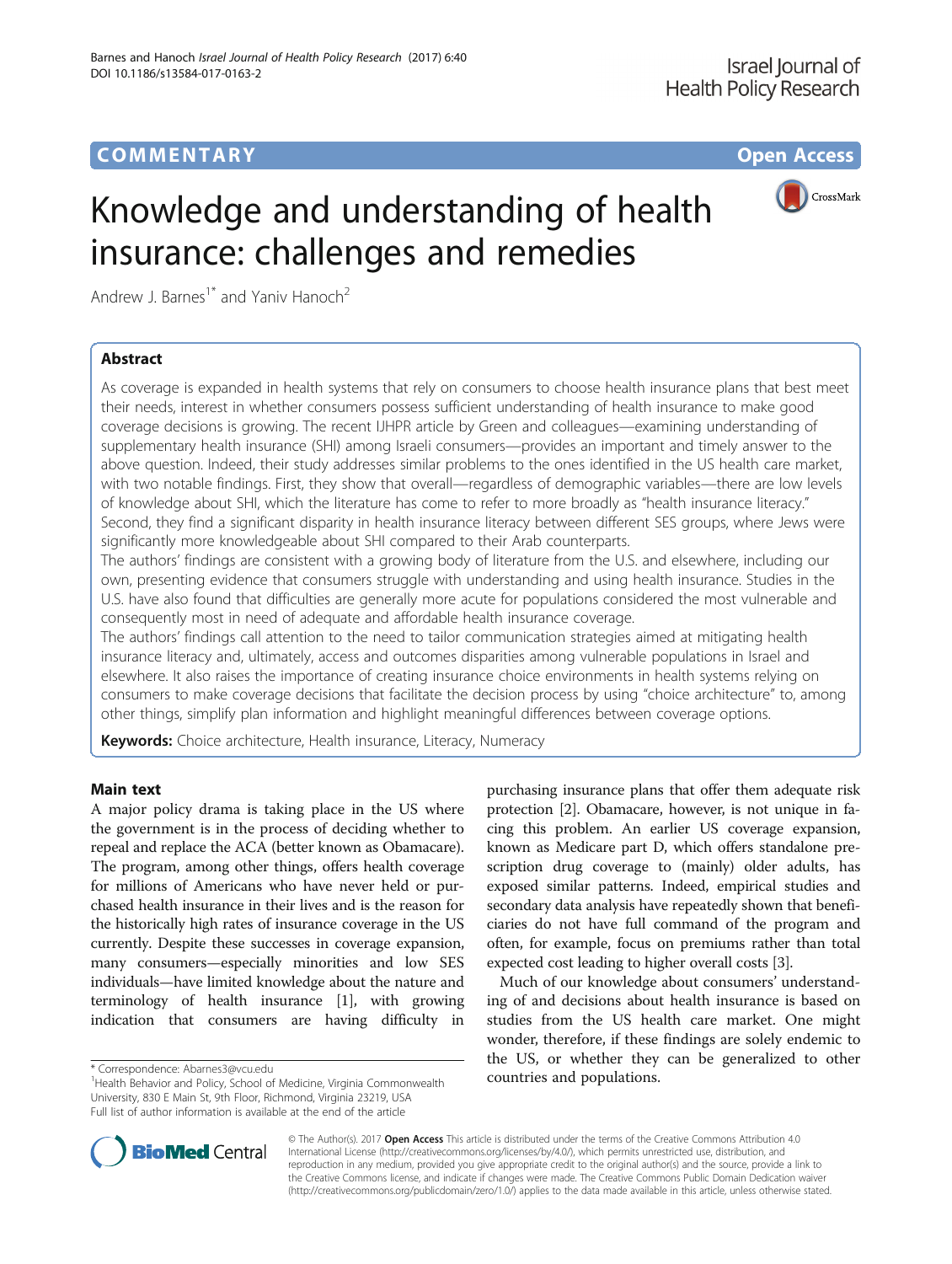The paper by Green and colleagues—examining understanding of supplementary health insurance (SHI) among Israeli consumers—provides important and timely information about the experience of consumers outside the US [[4\]](#page-2-0). Indeed, their study addresses similar problems to the ones identified in the US health care market, with two notable findings. First, they show that overall—regardless of demographic variables—there are low levels of knowledge about SHI, which the literature has come to refer to more broadly as "health insurance literacy." Indeed, Green et al. report that less than 50% of the participants could answer questions correctly about the various services covered by SHI (see [\[4](#page-2-0)], Table 2), and about a third of the sample indicated that they have never even examined what coverage the SHI offers. Their findings, it might be argued, are slightly more alarming than those typically reported among US participants, as the coverage rates of SHI among participants is rather high (about 77% of the sample). That is, participants' poor knowledge about SHI did not stem from lack of experience, but from variables that are yet to be investigated.

Green et al.'s second main result shows the existence of a significant disparity in health insurance literacy between different SES groups, where Jews were more knowledgeable about SHI compared to their Arab counterparts. The gap persisted even after controlling for sociodemographic descriptors that might confound the relationship between ethnicity and health insurance literacy (e.g., education, socioeconomic status, SHI ownership), suggesting a critical disconnect between Israelis' perceptions of what services SHI covers and what services SHI actually covers.

The authors' findings have empirical support from a growing body of literature, including our own, presenting consistent evidence that consumers struggle with understanding and using health insurance. Studies in the US have found that these difficulties are generally more acute for populations considered the most vulnerable and consequently most in need of adequate and affordable health insurance coverage. Health systems, like Israel's and many others, which rely heavily on consumers' ability to choose and use coverage, should be concerned that the populace has sufficient levels of health insurance literacy to understand the structure of health benefits and basic cost-sharing concepts well enough to make effective choices [\[5\]](#page-2-0).

To understand the pervasive lack of health insurance literacy among many populations and the implications of this deficit on consumers' ability to choose and use health insurance, consider again the US, where most of our research on this topic has been conducted. More than half of the US adult population lacks the facility with mathematics essential to understand health insurance information  $[6]$  $[6]$ <sup>1</sup>. Previous studies have shown that insured people do not understand key insurance terms,

risk, and the likely out-of-pocket costs when they experience an illness, nor do they understand what is and is not covered by their insurance plans [\[7](#page-2-0)–[9](#page-2-0)].

Limited understanding of health insurance is particularly acute among low-income and otherwise disadvantaged populations [\[2](#page-2-0), [8](#page-2-0)–[10](#page-2-0)]. Several studies demonstrate that poor health insurance literacy results in people making unambiguously bad choices for themselves, leading to excess medical spending, with older and lower income individuals worst off [[11](#page-2-0), [12](#page-2-0)]. Similarly, Green et al. emphasize that Arab populations in Israel, whom they showed to have lower health insurance literacy, tend to be in poorer health and have lower income, less education, and worse access to health care when compared to Jews living in Israel, contributing to the "inequality in the (Israeli) health system" [\[4](#page-2-0)]. Importantly, Green et al.'s results provide preliminary evidence supporting ethnicity as a unique marker for low health insurance literacy among Israelis even after controlling for socioeconomic status, education, and access to health care.

While the work of Green et al. makes an important contribution to the literature, the next phase of this line of inquiry should, we believe, focus on addressing low levels of health insurance literacy generally and among more vulnerable populations specifically. Needless to say, no magical formula exists that can easily solve this complex problem. However, our own research and that of others has highlighted three possible avenues. First, policymakers and supplementary health insurance funds should ensure that SHI information (e.g., leaflets) is presented and communicated in a range of languages and in a simplified way (e.g., avoiding technical terms), such that individuals from all sections of the population can read and understand it. SHI funds, for example, can imitate the way health care providers have tailored information to effectively communicate with patients and developed a shared decision-making model [[13](#page-2-0)]. Second, SHI funds can improve the SHI decision environment. Better known as choice architecture, a growing body of research—largely inspired by the emerging field of behavioral economics—has devoted much effort and time to examining ways to improve the decision environment in which consumers operate. Some options to do so that payers can utilize include: reduce the number of SHI options consumers face, present choices in order of price and/or quality, create defaults, use symbolic representation, and standardize coverage options [\[14](#page-2-0)]. Third, SHI funds can coordinate with Arab community groups to target outreach and tailor SHI enrollment and education campaigns to improve how these populations understand and use health care coverage. These are some promising mechanisms that have been identified previously. Future research would need to evaluate their feasibility and appropriateness to the SHI market in Israel, and possibly develop novel ways to address the problem.